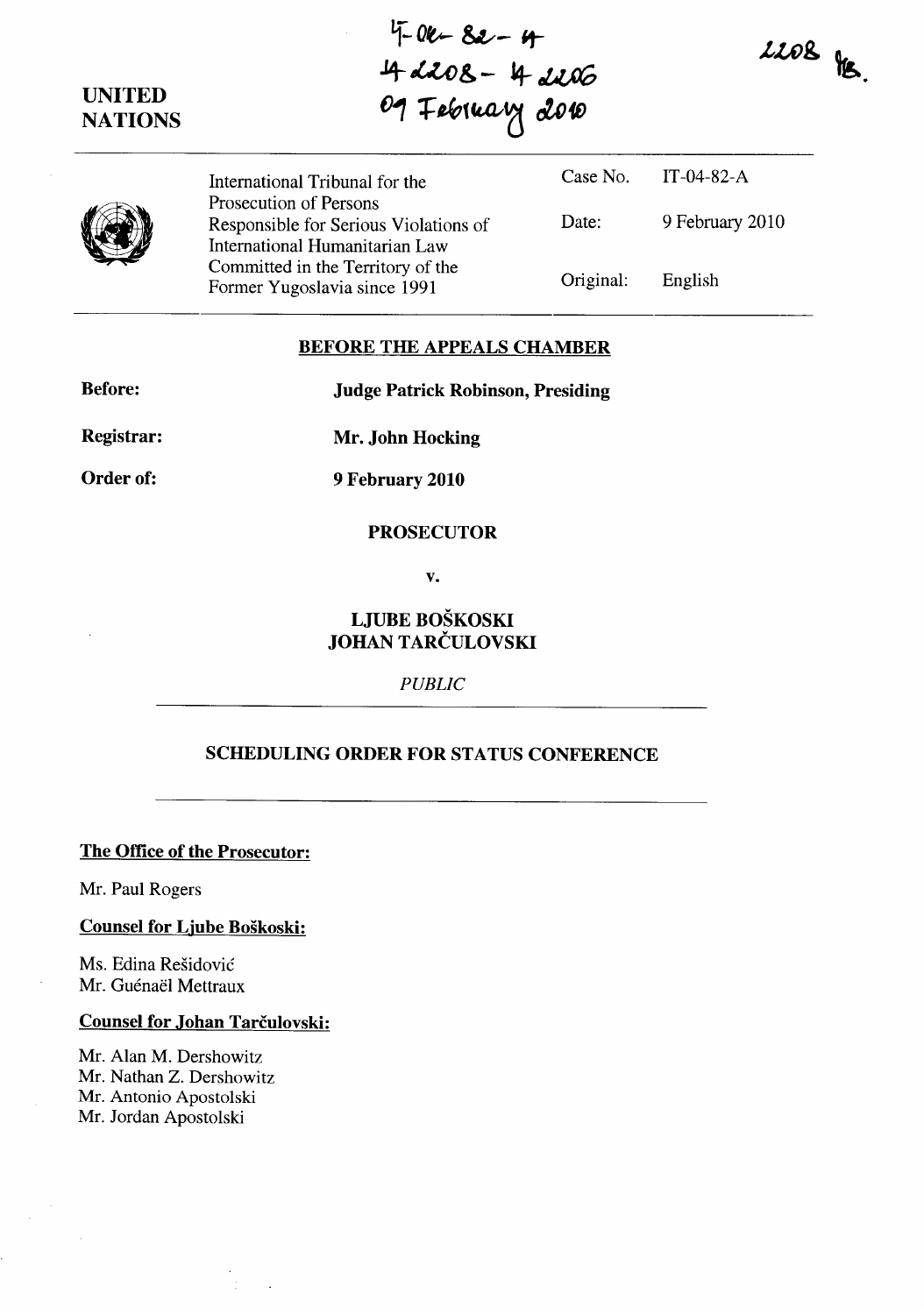**I, PATRICK ROBINSON,** Judge of the International Tribunal for the Prosecution of Persons Responsible for Serious Violations of International Humanitarian Law Committed in the Territory of the former Yugoslavia since 1991 ("International Tribunal");

**NOTING** the Judgement rendered by Trial Chamber 11 in the case *Prosecutor* v. *Ljube Boskoski and lohan Tarculovski,* Case No. IT -04-82-T, on 10 July 2008;

**NOTING** the "Prosecution Notice of Appeal" filed on 6 August 2008; the "Prosecution's Appeal Brief" filed confidentially on 20 October 2008;<sup>1</sup> the "Tarculovski Amended Notice of Appeal" filed on 2 April 2009;<sup>2</sup> and the "Brief of Johan Tarčulovski" filed confidentially on 12 January 2009;<sup>3</sup>

**NOTING** that Johan Tarčulovski is currently in detention at the United Nations Detention Unit in The Hague pending appeal;

**CONSIDERING** that, pursuant to Rule 65*bis* (B) of the Rules of Procedure and Evidence of the International Tribunal, a status conference shall be convened within one hundred and twenty days after the last status conference to allow any person in custody pending appeal the opportunity to raise issues in relation thereto, including the mental and physical condition of that person;

**NOTING** that while the last status conference in this case was held on 16 July 2009, the appeal hearing was held on 29 October 2009, and that the parties have agreed that a status conference shall be held within one hundred and twenty days after the appeal hearing;

**NOTING** that on 4 February 2010 Counsel Nathan Z. Dershowitz ("Mr. Dershowitz") informed the Appeals Chamber by e-mail of his request to participate in the status conference via teleconference;

**NOTING** that Johan Tarculovski's written consent to Mr. Dershowitz's participation in the status conference via tele-conference is not necessary, as Mr. Dershowitz informed the Appeals Chamber in the same e-mail that Mr. Antonio Apostolski will attend the status conference in person;

**HEREBY ORDER** that a status conference shall be held before me on Friday, 19 February 2010, at 2: 15 p.m. in Courtroom 1; and

<sup>&</sup>lt;sup>1</sup> A public redacted version was filed on 3 November 2008, and a corrected public redacted version was filed on 4 November 2008. *See* also Boskoski Defence Respondent Brief, 1 December 2008; Prosecution's Reply Brief, *confidential,* 16 December 2008 (a public redacted version was filed on 24 December 2009).

<sup>&</sup>lt;sup>2</sup> Tarčulovski's initial Notice of Appeal was filed on 8 August 2008.

<sup>3</sup> A public redacted version was filed on 12 January 2009. *See* also Prosecution Response to Johan Tarculovski's Appeal Brief, *confidential,* 9 April 2009 (a public redacted version was filed on 16 April 2009); Reply Brief of lohan Tarculovski, *confidential,* 24 April 2009 (a public redacted version was filed on 29 April 2009).